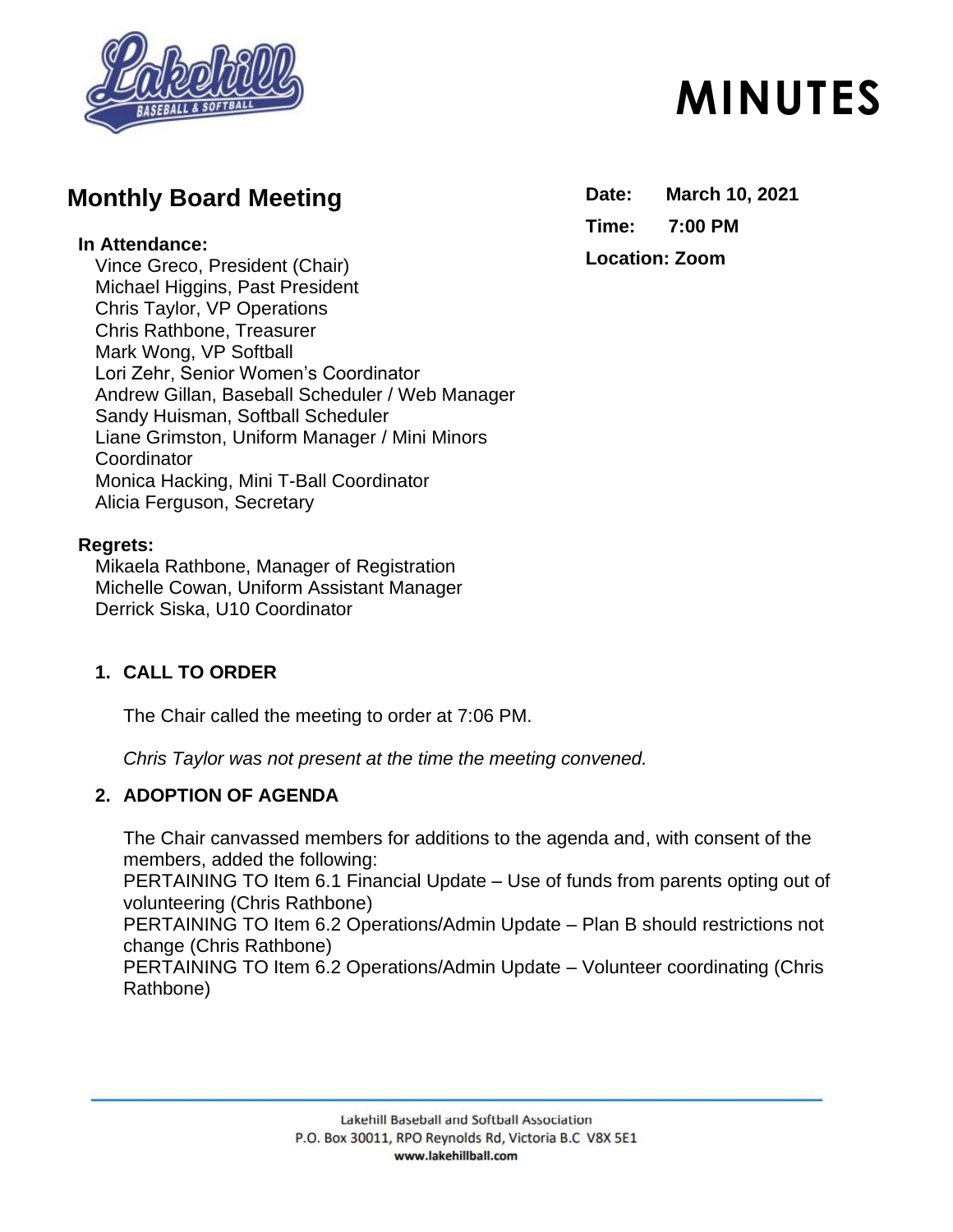### **3. APPROVAL OF MINUTES**

#### **3.1 Minutes of the Monthly Board meeting held February 10, 2021.**

#### **MOTION:**

## **Moved by** Mark Wong

## **Seconded by** Lori Zehr

That the Minutes of the Monthly Board meeting held February 10, 2021, be approved as amended with a correction to the spelling of Andrew Gillan's name. **Carried**.

#### **4. UNFINISHED BUSINESS**

| Discussion included: |                                                                                                                     | <b>Responsible</b>                                                                                | <b>Date</b> |
|----------------------|---------------------------------------------------------------------------------------------------------------------|---------------------------------------------------------------------------------------------------|-------------|
|                      |                                                                                                                     |                                                                                                   | mm/dd/yy    |
|                      | Sending out a general email to all contacts in<br>Team Snap advising of Board vacancies and<br>volunteer positions. | <b>Vince Greco</b>                                                                                |             |
|                      | Washroom maintenance including scoping the<br>pipes.                                                                |                                                                                                   |             |
|                      | Completion of concession roof power washing.                                                                        |                                                                                                   |             |
| ٠                    | Assistance of various board members to help<br>start the baseball season with no current VP<br>Baseball.            | <b>Chris Taylor</b><br>&<br><b>Andrew Gillan</b><br>ጼ<br><b>Chris Rathbone</b><br>Michael Higgins |             |
|                      |                                                                                                                     | <b>Vince Greco</b>                                                                                |             |

## **4.1 Action Items Ongoing List (for information)**

#### **4.2 Kelly Wallace Photography Update (Vince Greco)**

| <b>Discussion included:</b>                                                                                                                                                           | <b>Responsible</b> | <b>Date</b><br>mm/dd/yy |
|---------------------------------------------------------------------------------------------------------------------------------------------------------------------------------------|--------------------|-------------------------|
| Contract details for photography services by<br>Kelly Wallace including cost comparisons from<br>previous years and deals for tournaments,<br>yearend, and opening ceremonies photos. |                    |                         |
| <b>MOTION:</b>                                                                                                                                                                        | <b>Vince Greco</b> |                         |
| <b>Moved by Alicia Ferguson</b>                                                                                                                                                       |                    |                         |
| <b>Seconded by Chris Rathbone</b>                                                                                                                                                     |                    |                         |
| That the Board authorize the President to execute<br>the contract with Kelly Wallace Photography for<br>photography services during the 2021 season.<br>Carried.                      |                    |                         |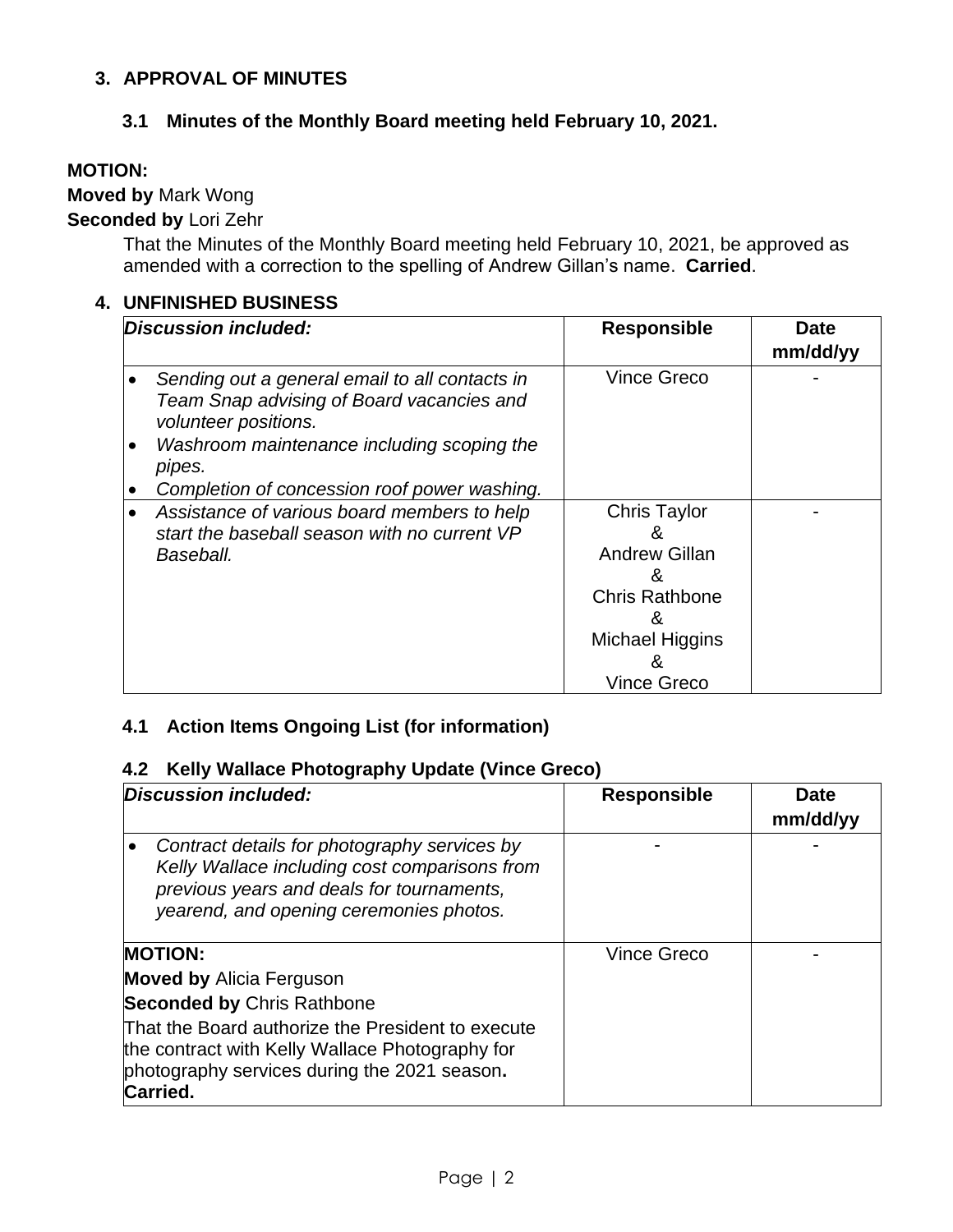## **5. CORRESPONDENCE**

| Discussion included:                                                                      | <b>Responsible</b> | <b>Date</b><br>mm/dd/yy |
|-------------------------------------------------------------------------------------------|--------------------|-------------------------|
| Distribution of registration posters to catchment<br>area schools.                        |                    |                         |
| Chris Taylor joined the meeting at 7:34 p.m.                                              |                    |                         |
| Purchasing sandwich boards detailing<br>registration information for use in future years. | Vince Greco        |                         |

## **6. REPORTS**

## **6.1 Financial Update (Chris Rathbone)**

| Discussion included:   |                                                                                                                                                                                                                                                                                                                                      | <b>Responsible</b>    | Date<br>mm/dd/yy |
|------------------------|--------------------------------------------------------------------------------------------------------------------------------------------------------------------------------------------------------------------------------------------------------------------------------------------------------------------------------------|-----------------------|------------------|
| $\bullet$<br>$\bullet$ | Overview of account balances and finalized<br>banking service provider change.<br>Costs associated with field rentals.<br>Use of funds from parents opting out of<br>volunteering such as funding bathroom cleaning<br>services.<br>Thousand-dollar donation from the Saanich Fire<br>Charitable Foundation and potential attendance |                       |                  |
|                        | at opening ceremonies.                                                                                                                                                                                                                                                                                                               |                       |                  |
|                        | Collecting necessary information to file the<br>association's taxes for 2020.                                                                                                                                                                                                                                                        | <b>Chris Rathbone</b> |                  |
|                        | Completing the Gaming Grant application in late<br>spring and complexities associated with this<br>year's process.                                                                                                                                                                                                                   |                       |                  |

## **6.2 Softball Program Update (Mark Wong)**

| Discussion included: |                                                                                                                                                                | <b>Responsible</b> | Date<br>mm/dd/yy |
|----------------------|----------------------------------------------------------------------------------------------------------------------------------------------------------------|--------------------|------------------|
| lo                   | Season registration numbers including high<br>registrations for U10, U12, and U14 and low<br>registrations for U16 and U19.                                    |                    |                  |
| le                   | Options for U14 players without enough coaches<br>to form a fourth team and options for U16 and<br>U19 players without enough registrations to form<br>a team. |                    |                  |
| lo                   | Consideration of holding pitching clinics and<br>umpire training.                                                                                              |                    |                  |
| lo                   | Options to secure enough umpires for the<br>season.                                                                                                            |                    |                  |
| lo                   | Tentatively scheduling B-team try outs for March<br>21 <sup>st</sup> with the location dependent on the status of<br>field use permits from Saanich.           |                    |                  |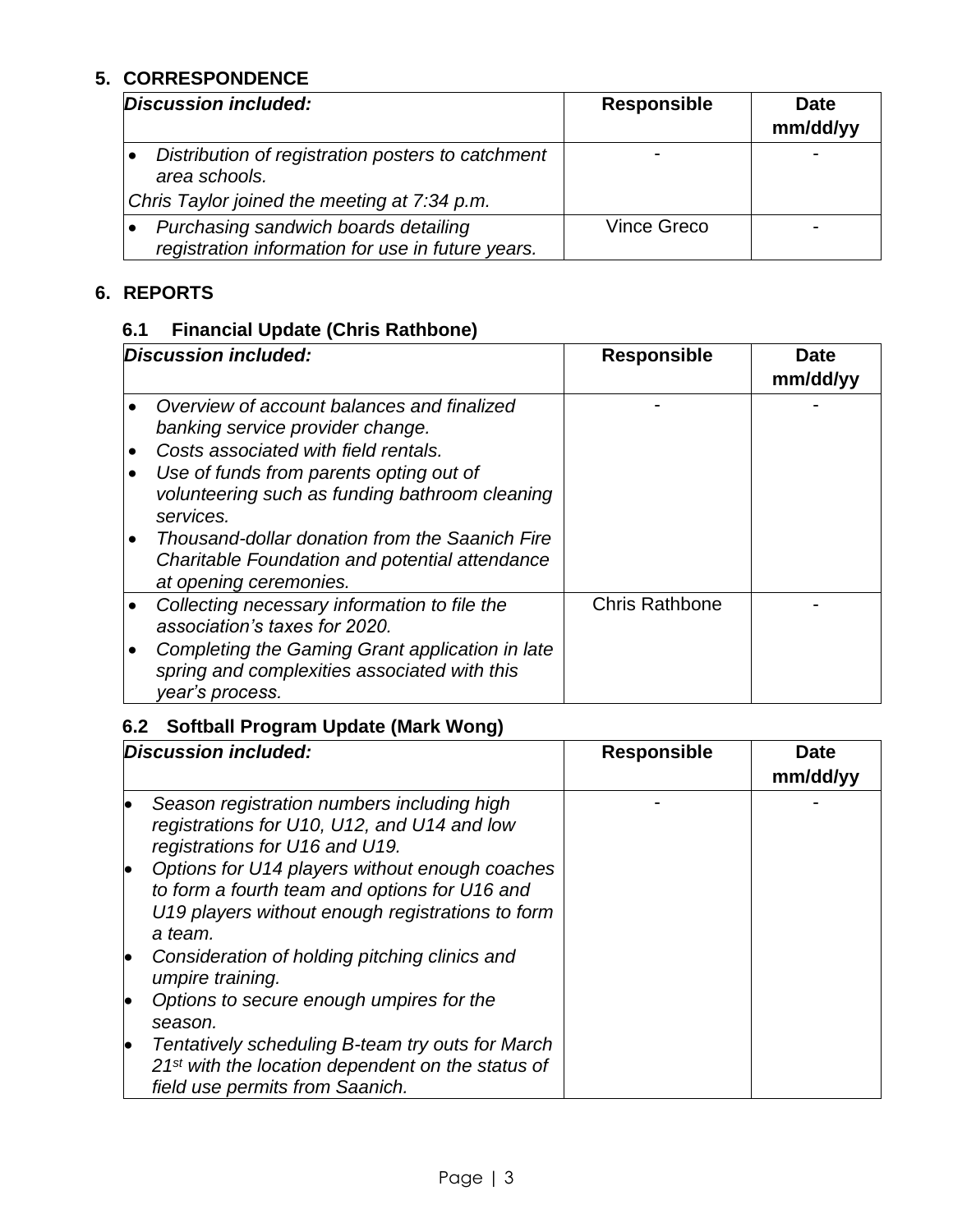## **6.3 Baseball Program Update (Chris Taylor)**

| Discussion included: |                                                                                                                                                                                                        | <b>Responsible</b>  | <b>Date</b><br>mm/dd/yy |
|----------------------|--------------------------------------------------------------------------------------------------------------------------------------------------------------------------------------------------------|---------------------|-------------------------|
|                      | Good registration numbers for all levels and<br>potential movement of players for ideal numbers<br>on teams.                                                                                           |                     |                         |
|                      | Need to secure additional coaches and<br>coordinators for the season.<br>Assistance of various contacts and former<br>members with starting up the baseball season.<br>Training for potential umpires. |                     |                         |
|                      | Location options for completing assessments<br>including exploring whether permits can be<br>obtained for use of the fields prior to April 1 <sup>st</sup> or<br>indoor gym rentals.                   | <b>Chris Taylor</b> |                         |

## **6.4 Operations/Admin Update (Vince Greco)**

| Discussion included: |                                                                                                                                                                                                                                                               | <b>Responsible</b> | <b>Date</b><br>mm/dd/yy |
|----------------------|---------------------------------------------------------------------------------------------------------------------------------------------------------------------------------------------------------------------------------------------------------------|--------------------|-------------------------|
|                      | Coordinating of volunteers.                                                                                                                                                                                                                                   | Alicia Ferguson    |                         |
|                      | Coordinating of baseball coaches.                                                                                                                                                                                                                             | Chris Taylor       |                         |
|                      | Contract in place for concession services with<br>Dave.                                                                                                                                                                                                       |                    |                         |
|                      | Continued efforts to recruit members for vacant<br>board positions.<br>General maintenance around the park in                                                                                                                                                 |                    |                         |
|                      | preparation for the season.<br>Options should restrictions on game play and                                                                                                                                                                                   |                    |                         |
|                      | spectators not change such as focus on drills<br>and skills and practice games within the teams.                                                                                                                                                              |                    |                         |
|                      | <b>Current Public Health guidelines established</b><br>including a 50-person maximum occupancy at<br>each ball diamond, staggered start and end<br>times for practices and games, face covering use<br>while in the dugouts, and restricted bleachers<br>use. |                    |                         |
|                      | Options to support new coaches volunteering<br>this season and increase technical skills.                                                                                                                                                                     |                    |                         |

## **6.5 Uniforms & Deposit Cheques (Liane Grimston)**

| Discussion included: |                                                                                                                                                                                               | <b>Responsible</b> | <b>Date</b><br>mm/dd/yy |
|----------------------|-----------------------------------------------------------------------------------------------------------------------------------------------------------------------------------------------|--------------------|-------------------------|
|                      | Consideration of updating the uniform cheque<br>deposit procedure due to complexities arising<br>during uniform pick up and concerns of uniform<br>return and care without a form of deposit. |                    |                         |